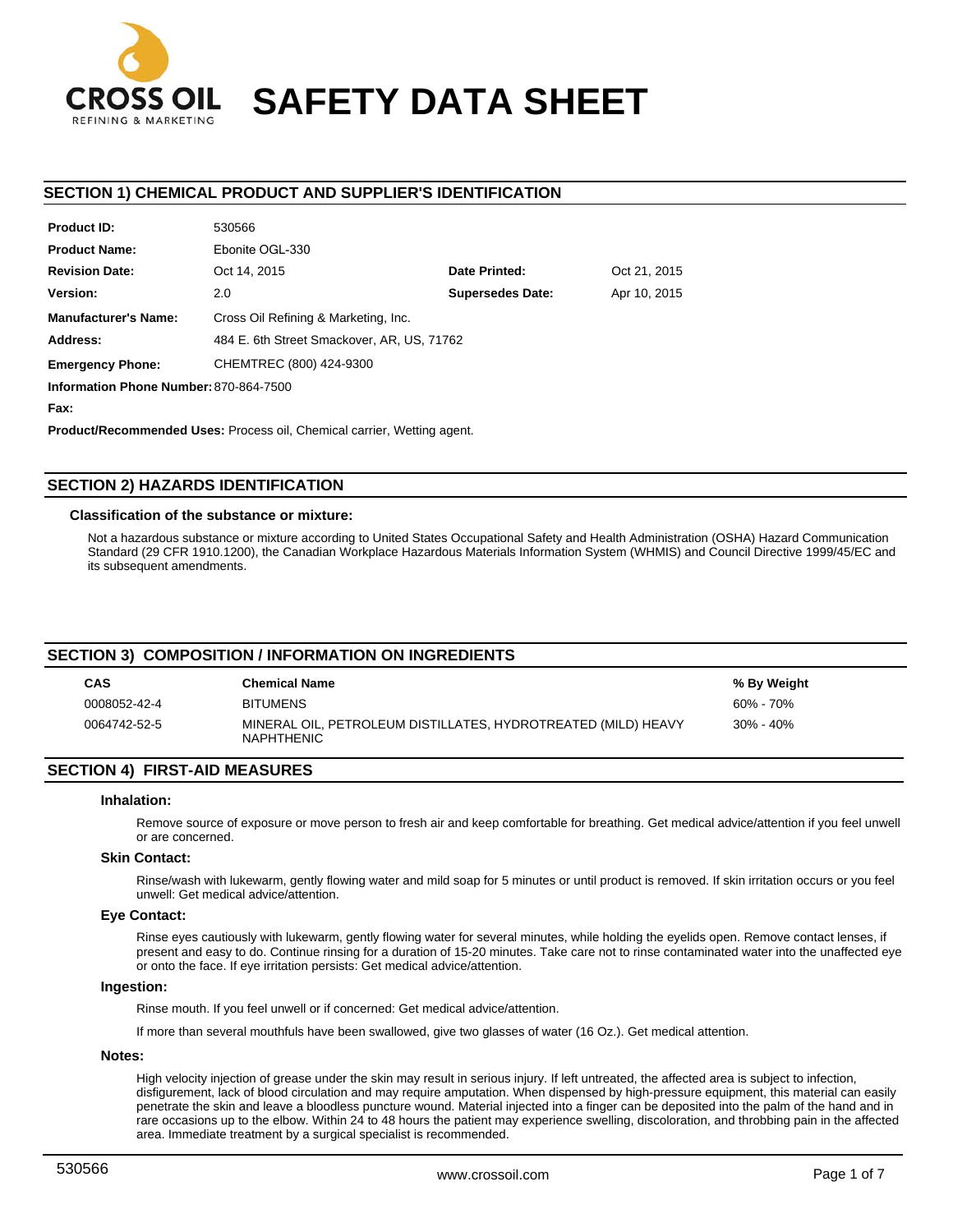# **SECTION 5) FIRE-FIGHTING MEASURES**

#### **Suitable Extinguishing Media:**

Dry chemical, foam, carbon dioxide, water spray or fog is recommended. Water spray is recommended to cool or protect exposed materials or structures. Carbon dioxide can displace oxygen. Use caution when applying carbon dioxide in confined spaces. Simultaneous use of foam and water on the same surface is to be avoided as water destroys the foam.Water or foam may cause frothing.If leak or spill has not ignited, use water spray to cool the containers and to provide protection for personnel attempting to stop the leak.

## **Unsuitable Extinguishing Media:**

Do not use water in a jet.

## **Specific Hazards in Case of Fire:**

Hazardous combustion products may include: Toxic levels of carbon monoxide, carbon dioxide, irritating aldehydes and ketones.

# **Fire-fighting Procedures:**

Dispose of fire debris and contaminated extinguishing water in accordance with official regulations.

Isolate immediate hazard area and keep unauthorized personnel out. Stop spill/release if it can be done safely. Move undamaged containers from immediate hazard area if it can be done safely. Water spray may be useful in minimizing or dispersing vapors and to protect personnel.

#### **Special Protective Actions:**

Wear protective pressure self-contained breathing apparatus (SCBA) and full turnout gear.

WARNING: Product can burn in a fire.

# **SECTION 6) ACCIDENTAL RELEASE MEASURES**

#### **Emergency Procedure:**

Immediately turn off or isolate any source of ignition. Keep unnecessary people away; isolate hazard area and deny entry. Do not touch or walk through spilled material. Clean up immediately. Contain spill. Wipe up or add suitable absorbent, non-combustible, inert material such as sand. sawdust. etc. to spill area and shovel into appropiate container for disposal. Local authorities should be advised immediately if required or if significant spillages cannot be contained.

Ventilate area.

## **Recommended equipment:**

Positive pressure, full-facepiece self-contained breathing apparatus (SCBA), or positive pressure supplied air respirator with escape SCBA (NIOSH approved).

## **Personal Precautions:**

Avoid breathing vapor or mist. Avoid contact with skin,eye or clothing. Do not touch damaged containers or spilled materials unless wearing appropriate protective clothing.

Will not produce vapors unless heated to temperatures of ~300 °F.

#### **Environmental Precautions:**

Stop spill/release if it can be done safely. Prevent spilled material from entering sewers, storm drains, other unauthorized drainage systems and natural waterways by using sand, earth, or other appropriate barriers.

# **SECTION 7) HANDLING AND STORAGE**

#### **General:**

Wash hands after use. Do not get in eyes, on skin or on clothing. Do not breathe vapors or mists. Use good personal hygiene practices. Eating, drinking and smoking in work areas is prohibited. Remove contaminated clothing and protective equipment before entering eating areas.

### **Ventilation Requirements:**

Use only with adequate ventilation to control air contaminants to their exposure limits. The use of local ventilation is recommended to control emissions near the source.

#### **Storage Room Requirements:**

Keep container(s) tightly closed and properly labeled. Store in cool, dry, well-ventilated areas away from heat, direct sunlight, strong oxidizers and any incompatibilities. Store in approved containers and protect against physical damage. Keep containers securely sealed when not in use. Indoor storage should meet OSHA standards and appropriate fire codes. Containers that have been opened must be carefully resealed to prevent leakage. Empty containers retain residue and may be dangerous.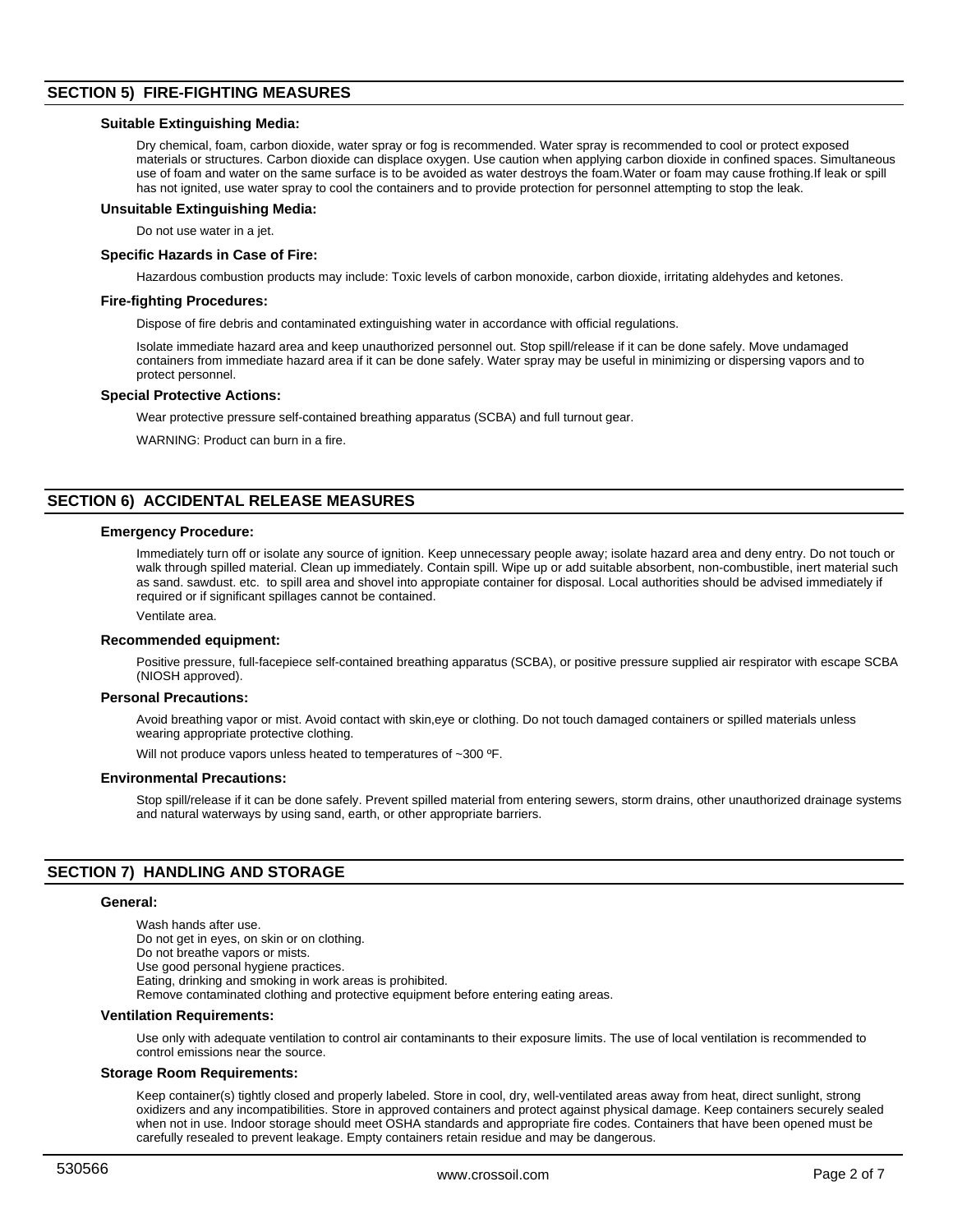# **SECTION 8) EXPOSURE CONTROLS/PERSONAL PROTECTION**

## **Eye protection:**

Wear eye protection with side shields or goggles. Wear indirect-vent, impact and splash resistant goggles when working with liquids.If additional protection is needed for entire face, use in combination with a face shield.

## **Skin protection:**

Launder soiled clothes or properly disposed of contaminated material, which cannot be decontaminated.

Use of gloves approved to relevant standards made from the following materials may provide suitable chemical protection: PVC, neoprene or nitrile rubber gloves. Suitability and durability of a glove is dependent on usage, e.g. frequency and duration of contact, chemical resistance of glove material, glove thickness, dexterity. Always seek advice from glove suppliers. Contaminated gloves should be replaced. Use of an apron and over- boots of chemically impervious materials such as neoprene or nitrile rubber is recommended to avoid skin sensitization.The type of protective equipment must be selected according to the concentration and amount of the dangerous substance at the specific workplace.

## **Respiratory protection:**

If engineering controls do not maintain airborne concentrations to a level which is adequate to protect worker, a respiratory protection program that meets or is equivalent to OSHA 29 CFR 1910.134 and ANSI Z88.2 should be followed. Check with respiratory protective equipment suppliers. Where air-filtering respirators are suitable, select an appropriate combination of mask and filter. Select a filter suitable for combined particulate/organic gases and vapours.

Supplied air respiratory protection should be used for cleaning large spills or upon entry into tanks, vessels, or other confined spaces.

## **Appropriate Engineering Controls:**

Provide exhaust ventilation or other engineering controls to keep the airborne concentrations of vapors below their respective threshold limit value.

| <b>Chemical Name</b>                                                                                  | OSHA<br>twa<br>(ppm) | <b>OSHA</b><br><b>TWA</b><br>(mg/m3) | <b>OSHA</b><br><b>STEL</b><br>(ppm) | <b>OSHA</b><br><b>STEL</b><br>(mg/m3) | <b>OSHA</b><br>Tables (Z1,<br>Z2, Z3) | <b>OSHA</b><br>Carcinogen | OSHA<br>Skin<br>designation | <b>NIOSH</b><br><b>TWA</b><br>(ppm) | <b>NIOSH</b><br><b>TWA</b><br>(mg/m3) | <b>NIOSH</b><br><b>STEL</b><br>(ppm) | <b>NIOSH</b><br><b>STEL</b><br>(mg/m3) | <b>NIOSH</b><br>Carcinogen |
|-------------------------------------------------------------------------------------------------------|----------------------|--------------------------------------|-------------------------------------|---------------------------------------|---------------------------------------|---------------------------|-----------------------------|-------------------------------------|---------------------------------------|--------------------------------------|----------------------------------------|----------------------------|
| <b>BITUMENS</b>                                                                                       |                      |                                      |                                     |                                       |                                       |                           |                             |                                     |                                       |                                      |                                        |                            |
| MINERAL OIL,<br>PETROLEUM<br>DISTILLATES,<br><b>HYDROTREATED</b><br>(MILD) HEAVY<br><b>NAPHTHENIC</b> | 500                  | 2000                                 |                                     |                                       |                                       |                           |                             |                                     |                                       |                                      |                                        |                            |

| <b>Chemical Name</b>                                                                                         | <b>ACGIH</b><br><b>TWA</b><br>(ppm) | <b>ACGIH</b><br><b>TWA</b><br>(mg/m3) | <b>ACGIH</b><br><b>STEL</b><br>(ppm) | <b>ACGIH</b><br><b>STEL</b><br>(mg/m3) | <b>ACGIH</b><br>Carcinogen | <b>ACGIH</b><br>Notations | <b>ACGIH</b><br><b>TLV Basis</b> |
|--------------------------------------------------------------------------------------------------------------|-------------------------------------|---------------------------------------|--------------------------------------|----------------------------------------|----------------------------|---------------------------|----------------------------------|
| <b>BITUMENS</b>                                                                                              |                                     | 0.5                                   |                                      |                                        | A4                         | A4; BEI                   | <b>URT</b><br>& eye<br>irr       |
| MINERAL OIL,<br><b>PETROLEUM</b><br>DISTILLATES,<br><b>HYDROTREATED</b><br>(MILD) HEAVY<br><b>NAPHTHENIC</b> |                                     |                                       |                                      |                                        |                            |                           |                                  |

# **SECTION 9) PHYSICAL AND CHEMICAL PROPERTIES**

# **Note:**

VOC Actual (EPA 24): 0.0 g/l VOC Actual (ASTM E-1868): <10.0 g/l

# **Physical and Chemical Properties**

| Appearance              | <b>Black liquid</b> |
|-------------------------|---------------------|
| <b>Specific Gravity</b> | 0.981               |
| % Solids By Weight      | 65.000%             |
| Density                 | 8.185 lb/gal        |
|                         |                     |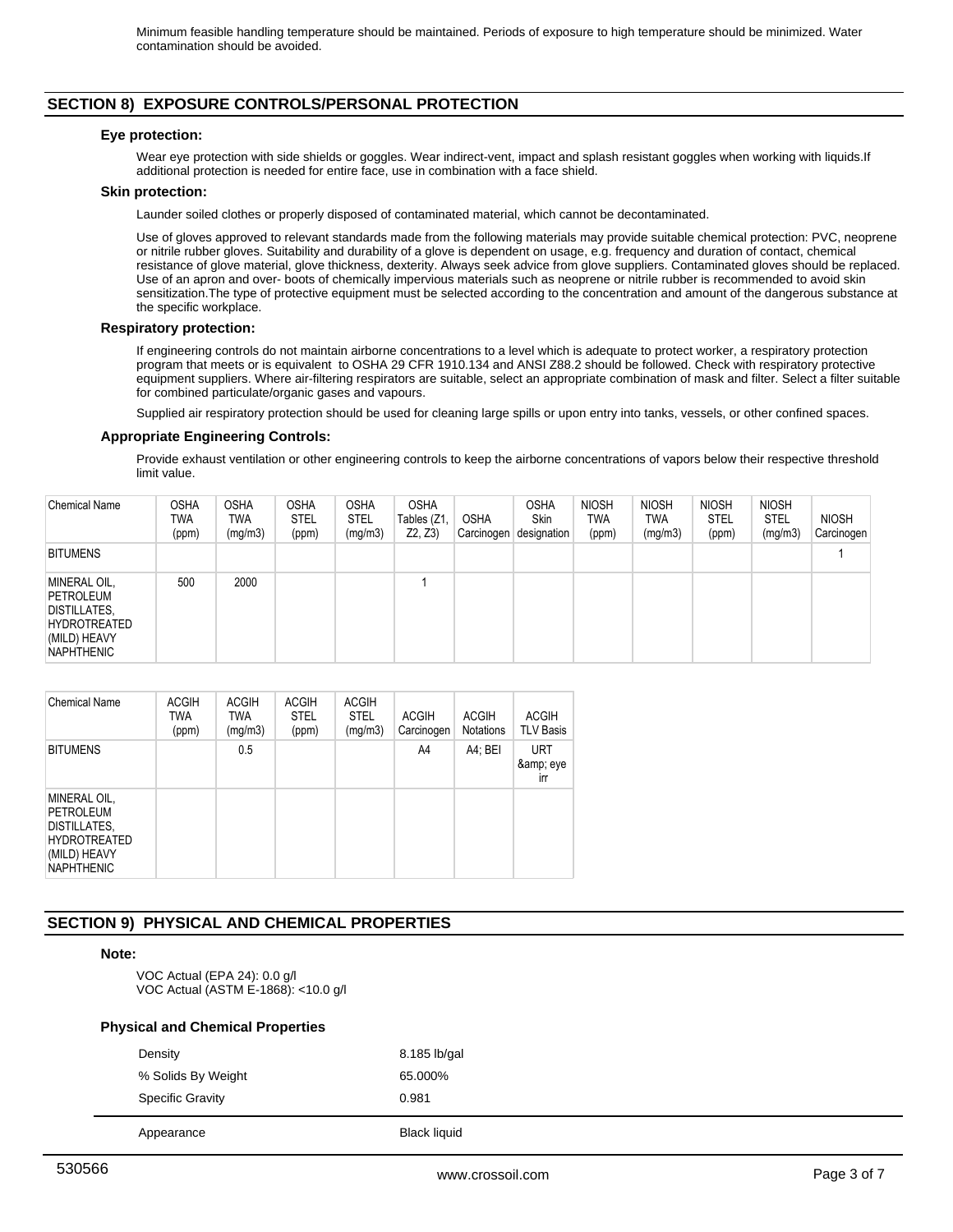| <b>Odor Threshold</b>                  | N.A.                           |
|----------------------------------------|--------------------------------|
| <b>Odor Description</b>                | Mild hydrocarbon odor          |
| рH                                     | N.A.                           |
| <b>Water Solubility</b>                | Insoluble                      |
| Flammability                           | Flash Point at or above 200 °F |
| Flash Point Symbol                     | N.A.                           |
| <b>Flash Point</b>                     | 275°C (527 °F)                 |
| Viscosity                              | 328.40 cSt @ 100 °C            |
| Lower Explosion Level                  | N.A.                           |
| <b>Upper Explosion Level</b>           | N.A.                           |
| Vapor Pressure                         | N.A.                           |
| Vapor Density                          | $1+$                           |
| Pour Point                             | 24°C (75.2 °F)                 |
| <b>Melting Point</b>                   | N.A.                           |
| Low Boiling Point                      | 600.8 °F                       |
| <b>High Boiling Point</b>              | N.A.                           |
| Auto Ignition Temp                     | N.A.                           |
| Decomposition Pt                       | N.A.                           |
| <b>Evaporation Rate</b>                | N.A.                           |
| Partition Coefficient: n-Octanol/Water | N.A.                           |
|                                        |                                |

# **SECTION 10) STABILITY AND REACTIVITY**

# **Stability:**

Stable

# **Conditions to Avoid:**

Avoid heat, flame, and contact with strong oxidizing agents.

# **Hazardous Polymerization:**

Will not occur.

# **Incompatible Materials:**

Reacts violently with strong oxidizers.

# **Hazardous Decomposition Products:**

Evolves toxic levels of carbon monoxide, carbon dioxide, irritating aldehydes and ketones when heated to combustion.

# **SECTION 11) TOXICOLOGICAL INFORMATION**

## **Skin Corrosion/Irritation:**

Prolonged or repeated contact may cause skin irritation.

# **Serious Eye Damage/Irritation:**

Irritating, but will not permanently injure eye tissue.

#### **Respiratory/Skin Sensitization:**

No Data Available

# **Germ Cell Mutagenicity:**

No Data Available

## **Carcinogenicity:**

The highly refined mineral oil contains <3% DMSO extract as measured by IP 346, hence the classification of a carcinogen need not apply.

# **Reproductive Toxicity:**

No Data Available

# **Specific Target Organ Toxicity - Single Exposure:**

No Data Available

# **Specific Target Organ Toxicity - Repeated Exposure:**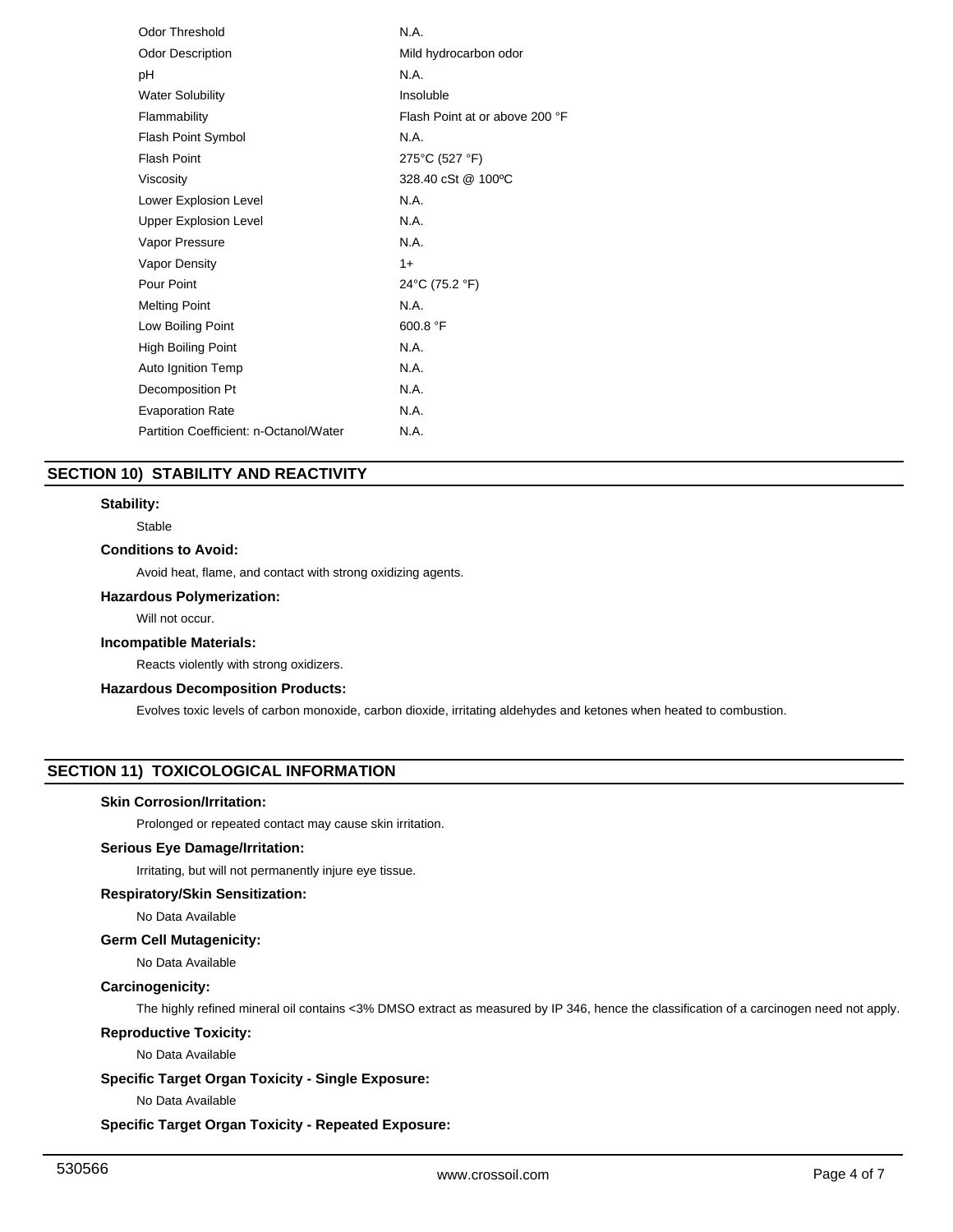### **Aspiration Hazard:**

No Data Available

# **Acute Toxicity:**

#### 0008052-42-4 BITUMENS

LC50 (Rodent - rat, Inhalation) : >94.4 mg/m3, Toxic effects : Details of toxic effects not reported other than lethal dose value.

LD50 (Rodent - rat, Oral) : >5000 mg/kg, Toxic effects : Gastrointestinal - hypermotility, diarrhea.

0064742-52-5 MINERAL OIL, PETROLEUM DISTILLATES, HYDROTREATED (MILD) HEAVY NAPHTHENIC

LD50 (Rodent - rat, Oral) : >5000 mg/kg, Toxic effects : Details of toxic effects not reported other than lethal dose value. LD50 (Rodent - rabbit, Administration onto the skin) : >2000 mg/kg, Toxic effects : Details of toxic effects not reported other than lethal dose value.

## **Potential Health Effects - Miscellaneous**

0008052-42-4 BITUMENS

Is an IARC carcinogen. Occupational exposures to straight-run bitumens and their emissions during road paving are possibly carcinogenic to humans (Group 2B)

## **SECTION 12) ECOLOGICAL INFORMATION**

# **Toxicity:**

This product is not toxic to fish but may coat gill structures resulting in suffocation if spilled in shallow, running water. Product may be moderately toxic to amphibians by preventing dermal respiration.

This product may cause gastrointestinal distress in birds and mammals through ingestion.

If applied to leaves, this product may kill grasses and small plants by interfering with transpiration and respiration.

#### **Persistence and Degradability:**

Is rapidly biodegradable. Biodegradation is possible with 100 to 120 days in aerobic environments at temperatures above 70 °F (21 °C).

#### **Other Adverse Effects:**

No Data Available.

## **Bio-accumulative Potential**

0064742-52-5 MINERAL OIL, PETROLEUM DISTILLATES, HYDROTREATED (MILD) HEAVY NAPHTHENIC

Contains constituents with the potential to bioaccumulate.

#### **Mobility in Soil**

0064742-52-5 MINERAL OIL, PETROLEUM DISTILLATES, HYDROTREATED (MILD) HEAVY NAPHTHENIC

Liquid under most environmental conditions. Floats on water. If it enters soil, it will adsorb to soil particles and will not be mobile.

## **SECTION 13) DISPOSAL CONSIDERATIONS**

#### **Waste Disposal:**

Under RCRA it is the responsibility of the user of the product to determine at the time of disposal whether the product meets RCRA criteria for hazardous waste. Waste management should be in full compliance with federal, state and local laws.

Empty Containers retain product residue which may exhibit hazards of material, therefore do not pressurize, cut, glaze, weld or use for any other purposes. Return drums to reclamation centers for proper cleaning and reuse.

# **SECTION 14) TRANSPORT INFORMATION**

# **U.S. DOT Information:**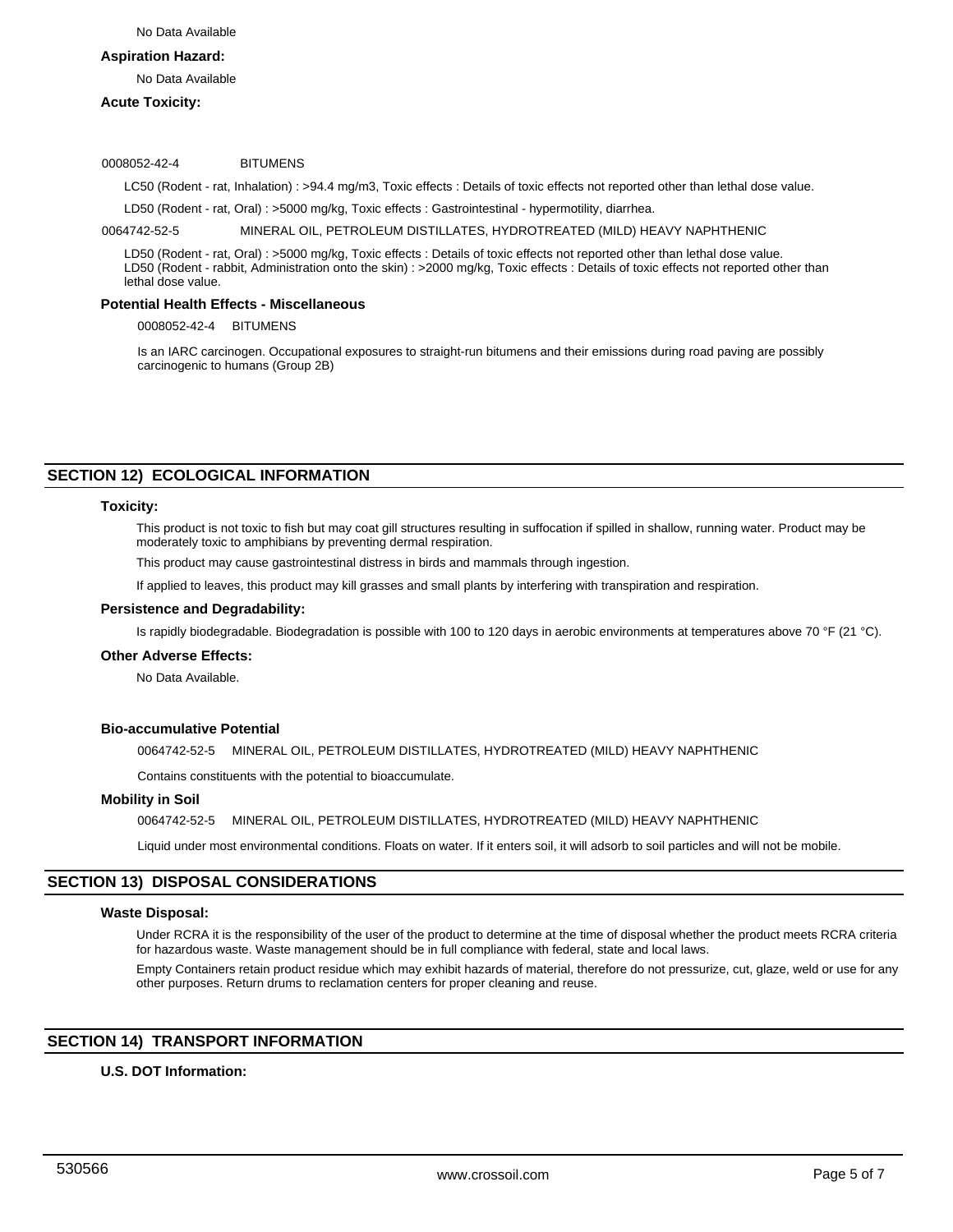DOT Shipping Description: UN3257, Elevated Temperatures Liquid, N.O.S.,9 ,III Non-Bulk Package Marking: None Non-Bulk Package Label: None Bulk Package Placard/Marking: None/3257, HOT Hazardous Substances/RQ: None Packaging References: 49 CFR 173.247 Emergency Response Guide: 128 Note: The product is regulated by DOT only when shipped in bulk packages at temperature > 212 °F (100 °C). The word HOT must be marked on the bulk package on two opposing sides.

# **IMDG Information:**

This material is not classified as dangerous under IMDG regulations.

# **IATA Information:**

This material is not classified as dangerous under IATA regulations.

# **SECTION 15) REGULATORY INFORMATION**

| CAS          | <b>Chemical Name</b>                                                                        | % By Weight | <b>Requlation List</b>          |
|--------------|---------------------------------------------------------------------------------------------|-------------|---------------------------------|
| 0008052-42-4 | <b>BITUMENS</b>                                                                             |             | 60% - 70% SARA312, TSCA, TX ESL |
| 0064742-52-5 | MINERAL OIL,<br>PETROLEUM<br><b>DISTILLATES,</b><br>HYDROTREATED (MILD)<br>HEAVY NAPHTHENIC |             | 30% - 40% SARA312, TSCA         |

# **SECTION 16) OTHER INFORMATION INCLUDING INFORMATION ON PREPARATION AND REVISION OF THE SDS**

## **Glossary:**

ACGIH- American Conference of Governmental Industrial Hygienists; ANSI- American National Standards Institute; Canadian TDG-Canadian Transportation of Dangerous Goods; CAS- Chemical Abstract Service; Chemtrec- Chemical Transportation Emergency Center (US); CHIP- Chemical Hazard Information and Packaging; DSL- Domestic Substances List; EC- Equivalent Concentration; EH40 (UK)- HSE Guidance Note EH40 Occupational Exposure Limits; EPCRA- Emergency Planning and Community Right-To-Know Act; ESL- Effects screening levels; HMIS- Hazardous Material Information Service; LC- Lethal Concentration; LD- Lethal Dose; NFPA- National Fire Protection Association; OEL- Occupational Exposure Limits; OSHA- Occupational Safety and Health Administration, US Department of Labor; PEL- Permissible Exposure Limit; SARA (Title III)- Superfund Amendments and Reauthorization Act; SARA 313- Superfund Amendments and Reauthorization Act, Section 313; SCBA- Self-Contained Breathing Apparatus; STEL- Short Term Exposure Limit; TCEQ - Texas Commission on Environmental Quality; TLV- Threshold Limit Value; TSCA- Toxic Substances Control Act Public Law 94-469; TWA

- Time Weighted Value; US DOT- US Department of Transportation; WHMIS- Workplace Hazardous Materials Information System.

#### **Version 2.0:**

Changes made on: Section 1, Section 2, Section 3, Section 8, Section 9, Section 11, Section 14 and Section 15 Revision Date: Oct 14, 2015

Please contact the supplier for further information on the version history